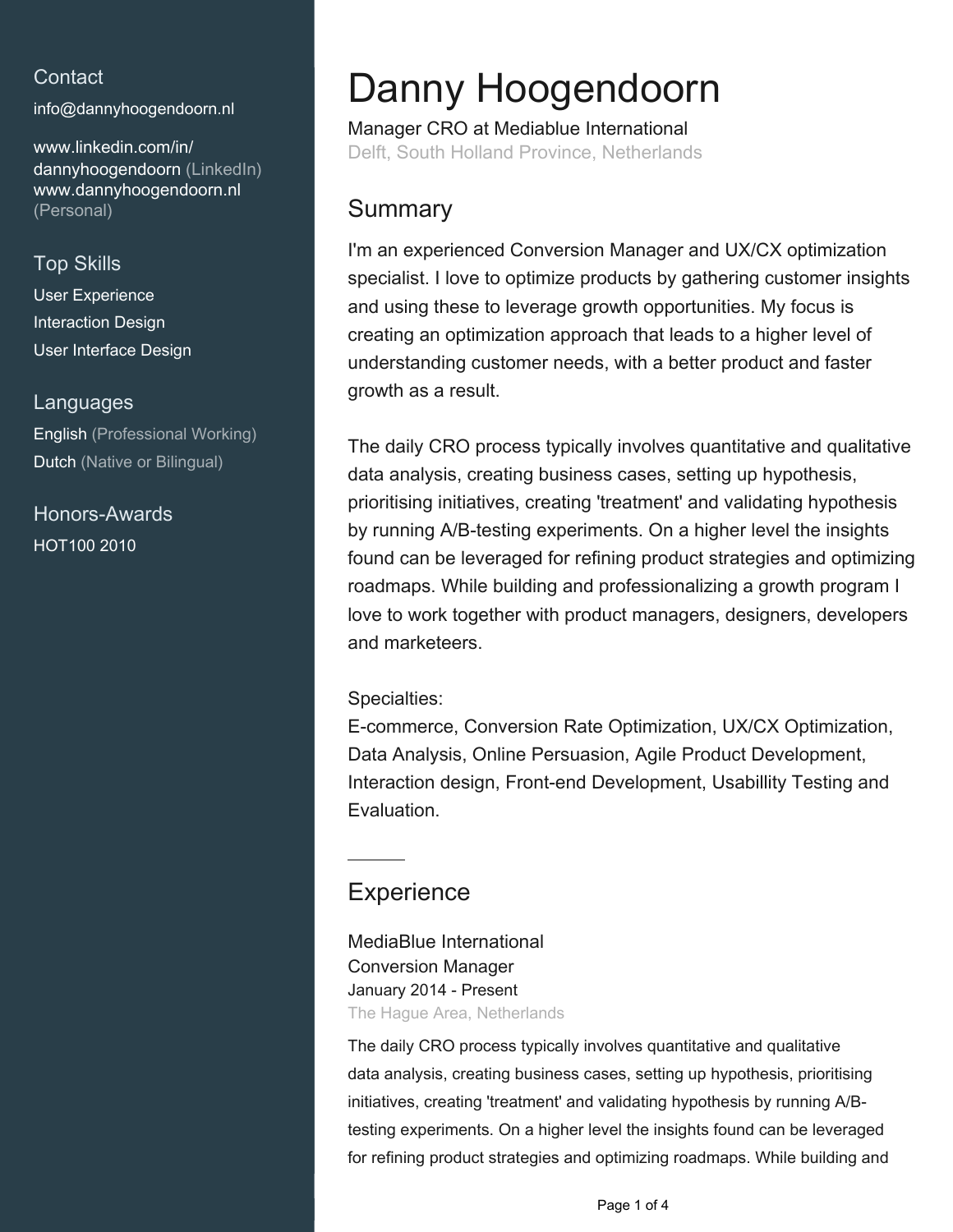professionalizing a growth program I love to work together with product managers, designers, developers and marketeers.

- Creating conversion optimization strategies and have full ownership and accountability for successful execution of key projects.

- Defining key segments for entire customer journey.

- Creating customer journey maps, navigation flows, user stories, wireframes, concept diagrams and personas.

- Collaborating with cross functional teams (executives, product, creative, content, tech).

- Continually improve UX/CRO process in collaboration with the business.

- Leverage metrics, optimization, qualitative and quantitative research to inform and validate design decisions.

- Analyzing results and identify successes, failures and trends, and effectively communicate these findings.

DannyHoogendoorn.nl UX / Front-end developer April 2009 - February 2016 (6 years 11 months)

Started my own portfolio website in april 2009.. just a showcase of my work experience and skills.

http://www.dannyhoogendoorn.nl

Tellus BV Front-end Developer/ Interaction Designer March 2011 - December 2013 (2 years 10 months)

Member of the Conversion Optimization Team at TellUs BV.

Mainly engaged in:

- Conversion Optimization
- Front-end Development (XHTML/CSS/Javascript)
- HTML5/CSS3
- Responsive Design (RWD)
- AB Testing / Multivariate testing
- Usability testing & evaluation
- User Experience Design
- Persuasive Design
- Affiliate marketing & Design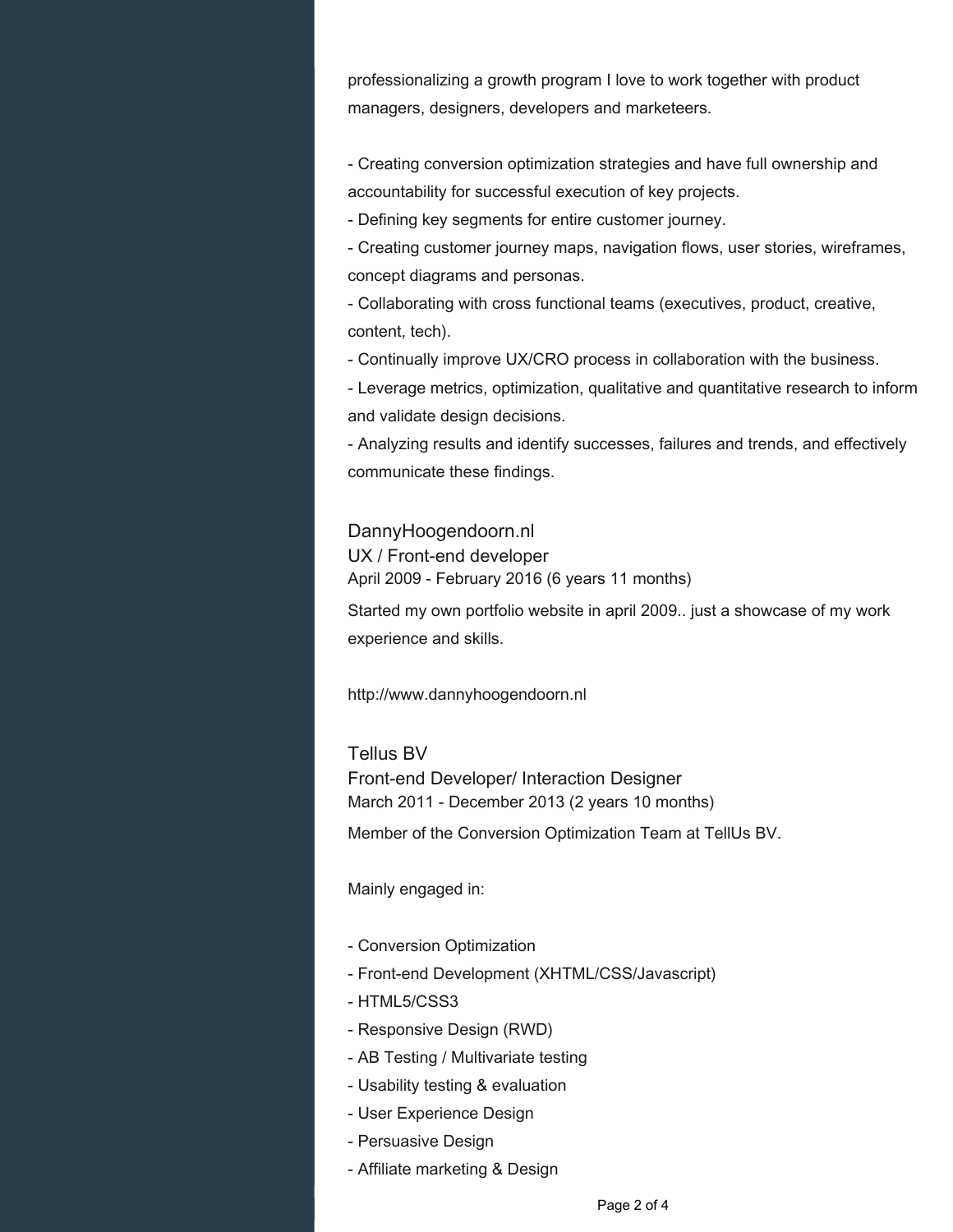#### - Email marketing & Design

New Media Maniacs User Experience Designer July 2010 - March 2011 (9 months)

Wij zijn twee guerrilla strijders op het gebied van marketing, social media, en merkbeleving.

De NewMediaManiacs zorgen voor de totale uitstraling van uw bedrijf. Samen met u zoeken we naar de perfecte afstemming tussen zowel de online als de offline marketingcommunicatie van uw bedrijf.

Het vergroten van de naamsbekendheid en het verbeteren van de communicatie richting de klant staat bij ons centraal. Met het oog op de toekomst weten de NewMediaManiacs een op maat gemaakte weg te vinden in het doolhof van alle verschillende new media.

TAG software & consultancy (now EXB software) 2 years 6 months

Interface designer & Usability expert February 2008 - July 2010 (2 years 6 months)

At TAG software & consultancy I was responsible for the front end design of web-based GRC-software. I have conducted usability tests and created the visual User Interface of the web-based GRC software. I designed according to the methodology of User Centered Design. I also worked with agile software development with SCRUM.

What i do:Front-end Development, Visual UI design, Usability testing and evaluation

Internship February 2008 - July 2008 (6 months)

Internship. Re-designed corporate identity, Optimized usability of the web based software and all graphic aspects within.

## **Education**

Haagse Hogeschool/TH Rijswijk Bachelor in Communication and Information Technology (CMD), Communication and Media Studies · (2005 - 2009) Page 3 of 4